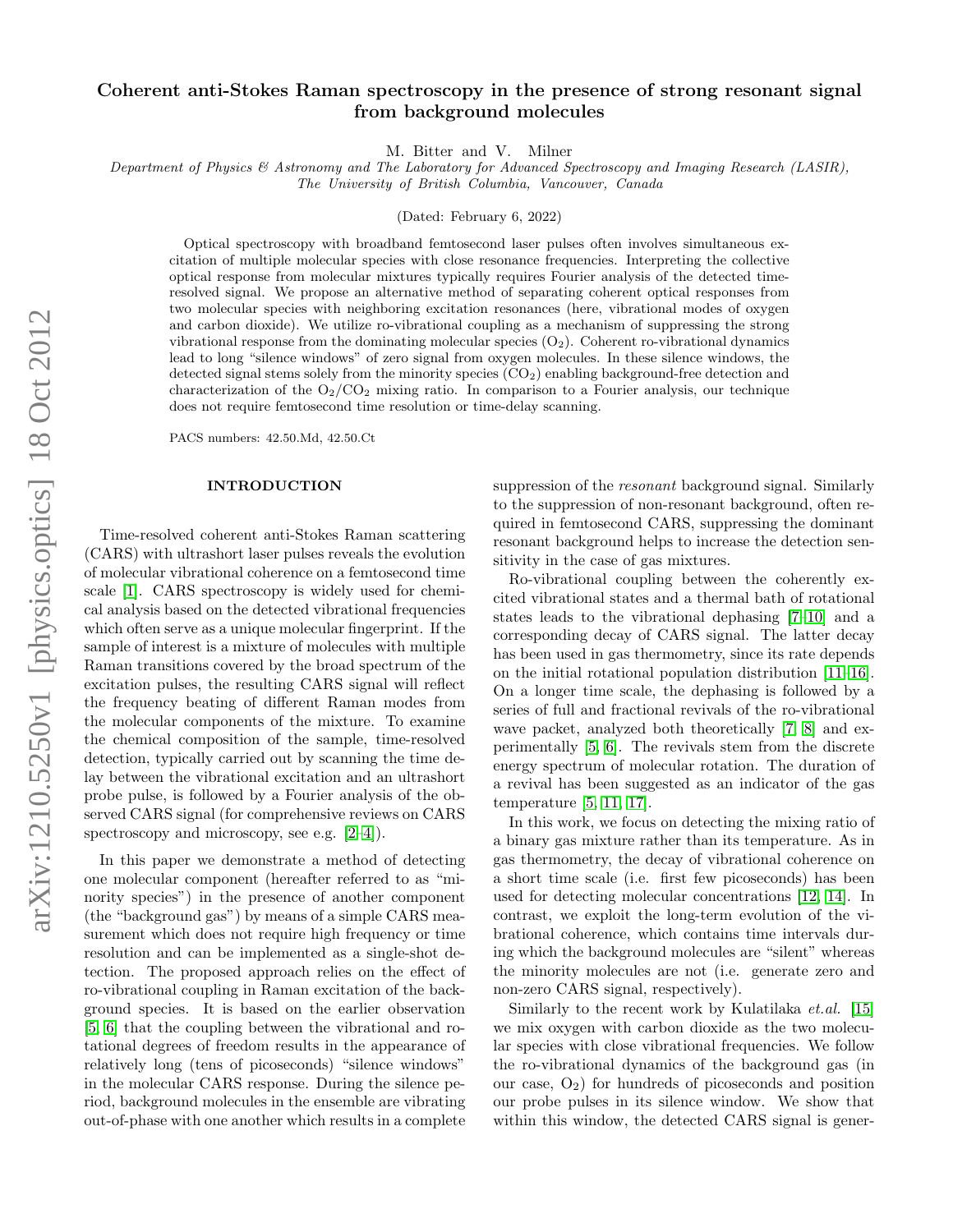ated solely by the minority species (here,  $CO<sub>2</sub>$ ). Without the strong interfering resonant response from oxygen, the presence and approximate concentration of  $CO<sub>2</sub>$  can be determined without the traditional Fourier analysis of the time-resolved signal, therefore enabling a singleshot detection. Because the required time resolution of the proposed technique is determined by the width of the silence period which lasts for more than ten picoseconds, no special care is needed for supplying ultrashort transform-limited probe pulses. From a practical standpoint, the ratio of  $O_2$  to  $CO_2$  yields information about the completeness of oxidation in flames and combustion environments [\[18–](#page-4-0)[20\]](#page-4-1).

The experimental system consists of a Ti:Sapphire femtosecond regenerative amplifier (SpitFire Pro, Spectra-Physics) generating Stokes pulses at 800 nm, and two optical parametric amplifiers (TOPAS, Light Conversion and OPA-800C, Spectra Physics) producing pump and probe pulses at 718nm and 688 nm, respectively. Folded BOXCARS geometry [\[21\]](#page-4-2) is used to spatially overlap all three pulses inside a vapor cell filled with  $O_2$  and  $CO_2$ at room temperature and variable density ratio. A spectrometer is used to detect the anti-Stokes signal at 626 nm.

The two-photon excitation spectrum for the chosen pump and Stokes wavelengths is shown in Fig. [1.](#page-1-0) It covers one strong Raman mode of oxygen, corresponding to the Q branch of  $v = 0 \rightarrow v = 1$  vibrational transition centered at  $1555 \text{ cm}^{-1}$ , and one strong Fermi dyad of carbon dioxide at  $1285 \text{ cm}^{-1}$  and  $1388 \text{ cm}^{-1}$ . The latter is a result of the resonant coupling between the Ramanactive symmetric stretch and the first overtone of the bending mode of  $CO<sub>2</sub>$  [\[22,](#page-4-3) [23\]](#page-4-4). Shown in the inset is the rotational splitting of the vibrational resonance in  $O_2$ . For carbon dioxide, this splitting is much smaller [\[24,](#page-4-5) [25\]](#page-4-6) and can be neglected for the purpose of this study.

Figure [2](#page-2-0) shows the observed CARS response from the  $O_2/CO_2$  mixture (panel a) and its individual components (panels b and c), measured by scanning the time delay between an impulsive 140 fs pump-Stokes excitation and a 140 fs probe pulse. As shown by the Fourier spectra in the insets, the signal of the mixture reflects the  $103 \text{ cm}^{-1}$ splitting of the strong  $v_1/2v_2$  Fermi dyad of carbon dioxide, and the beating at 167 cm<sup>−</sup><sup>1</sup> between the blue dyad line and oxygen vibration (1388 cm<sup>-1</sup> and 1555 cm<sup>-1</sup> peaks in Fig. [1,](#page-1-0) respectively). The beating between the red dyad line and oxygen vibration (1285 cm<sup>−</sup><sup>1</sup> and 1555 cm<sup>−</sup><sup>1</sup> , respectively) at 270 cm<sup>−</sup><sup>1</sup> cannot be observed due to the insufficient temporal resolution. The overall decay on a few-picosecond time scale stems from the rotational dephasing of oxygen vibration (middle panel) which depends on the difference between the rotational constants,  $|B_1 - B_0| \sim 10^{-2}$  cm<sup>-1</sup>, of the ground and excited vibrational states. The small oscillations are due to the contribution of  $O$  and  $S$  branches [\[6\]](#page-3-4).

In contrast to  $O_2$ , the signal from pure  $CO_2$  is hardly

1550 1552 1554 1556 1100 1200 1300 1400 1500 1600 1700 1800 1900  $1<sup>1</sup>$ 

Amplitude (arb. units)

Amplitude (arb. units)

0

Raman Shift (cm-1 )

<span id="page-1-0"></span>FIG. 1: (Color online) Calculated two-photon spectrum of the pump-Stokes field (solid black line). O, Q and S branches of  $v = 0 \rightarrow v = 1$  transition in  $O_2$  are indicated with green rectangles, red circles and blue diamonds, respectively. Using the procedure outlined in our earlier work [\[6\]](#page-3-4), we found that the relative weight of the  $O$  and  $S$  branches is about 17 times weaker than that of the Q branch. Key to this work is the rotational splitting of vibrational resonances, shown in the inset for the strongest Q branch. Thermal rotational distribution at room temperature has been taken into account. Two Fermi dyads of  $CO<sub>2</sub>$  are depicted as black triangles. The relative magnitude of each peak reflects the corresponding relative cross section [\[23\]](#page-4-4).

changing on this time scale, as shown in panel c of Fig. [2.](#page-2-0) The ro-vibrational coupling in carbon dioxide is at least two orders of magnitude weaker,  $|B(10^00) - B(00^00)| \sim$  $10^{-5}$ cm<sup>-1</sup> and  $|B(02^00) - B(00^00)| \sim 10^{-4}$ cm<sup>-1</sup> [\[24,](#page-4-5) [25\]](#page-4-6), resulting in a much longer rotational dephasing time of hundreds of picoseconds. Both the decay and the beating pattern in Fig. [2\(](#page-2-0)a) depend on the relative concentration of the two gases in the mixture. Recording long probe scans with high time resolution can therefore provide information about the mixing ratio of interest. Below we present an alternative method, in which we exploit coherent ro-vibrational dynamics on a much longer time scale.

Figure [3](#page-2-1) shows the long term evolution of the vibrational coherence of pure oxygen up to 600 ps. At a pressure of  $300 \pm 2$  Torr the collisional dephasing time has been determined as  $157 \pm 3$  ps. The ro-vibrational evolution is governed by the interference between the multiple rotational components of the vibrational transition (inset in Fig. [1\)](#page-1-0), which results in a sequence of fractional revivals of the ro-vibrational wave packet. The full rovibrational revival occurs at  $T_{\text{rovib}} = 1/[2c(\alpha_e - 2\gamma_e)],$ with c being the speed of light in vacuum and  $\alpha_e, \gamma_e$ the ro-vibrational coupling constants [\[26\]](#page-4-7). From our measurements at lower pressure (not shown) we found  $T_{rovib} = 1.057 \pm 0.002$  ns. At this moment, all molecules in the ensemble are vibrating in-phase with one another regardless of their angular momentum state. Partial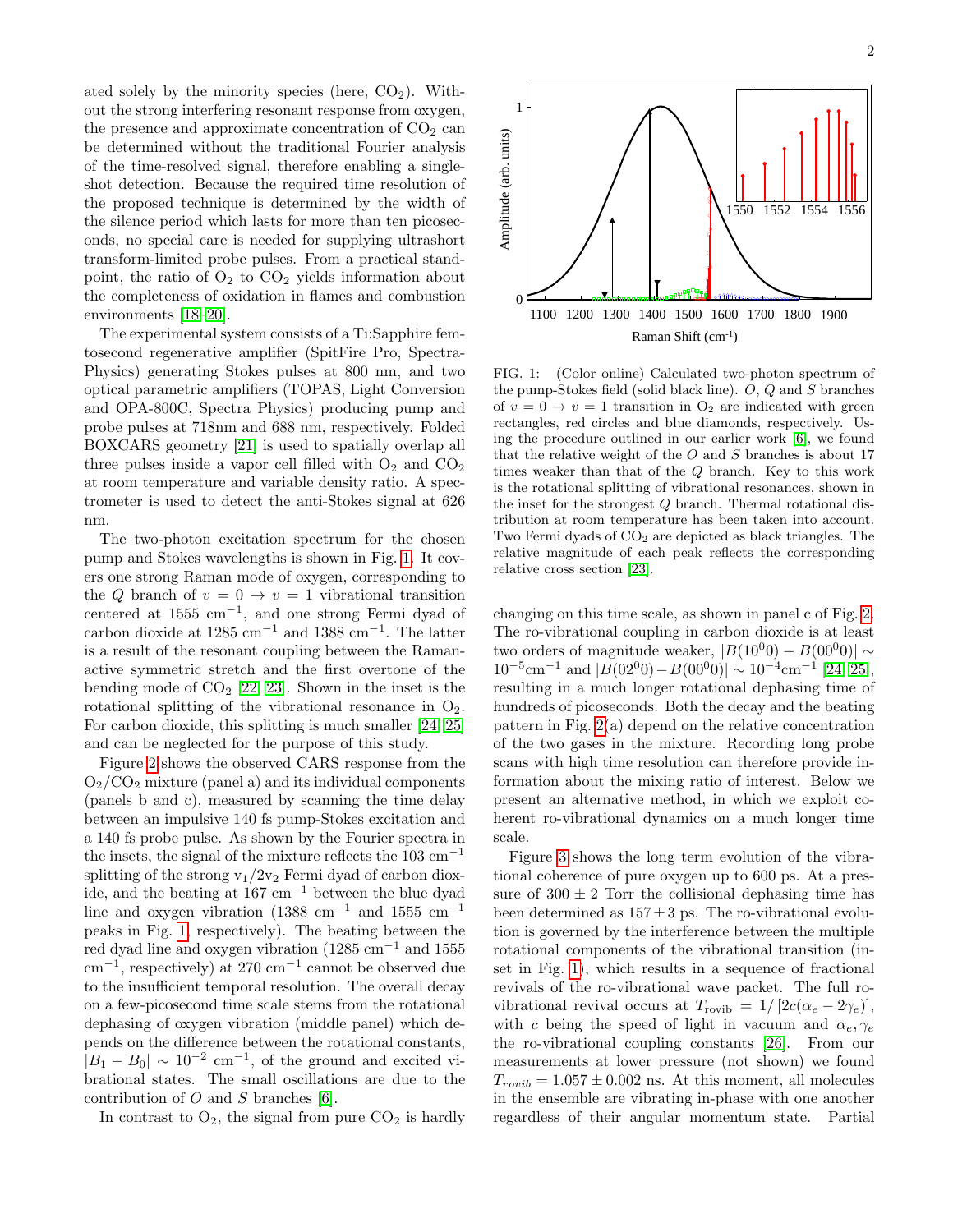

<span id="page-2-0"></span>FIG. 2: (Color online) Time-resolved CARS signal at room temperature from (a) mixture of  $O_2$  and  $CO_2$ , (b) pure oxygen, and (c) pure carbon dioxide. Comparing experimental data (solid red line) with numerical calculation (dashed black line) is used for extracting the relative contribution of  $O, Q$ and S branches in oxygen, as well as the collisional decay time. Respective Fourier spectra are shown in the insets (with different vertical scales).

re-phasing of the wave packet is observed at fractional revivals with odd denominator, e.g.  $1/5 \times T_{rovib}$  and  $1/3 \times T_{rovib}$  marked in Fig. [3.](#page-2-1) Fractional revivals with even denominator, e.g.  $1/2$ ,  $1/4$  and  $1/8$  in the figure, correspond to the out-of-phase vibration manifested by the intervals of zero CARS response or "silence windows".

In silence windows, the strong resonant signal from  $O_2$ is largely suppressed, which enables an easy and quick detection of the  $CO<sub>2</sub>$  level. Figure [4\(](#page-3-14)a) shows a scan around the ro-vibrational quarter-revival time of oxygen at 265 ps. In the case of pure oxygen, the only signal detected after 260 ps is due to the instrumental noise. As the concentration of carbon dioxide is increased, the observed CARS signal is rising. Hence, the mixing ratio can be extracted by carrying out two single-shot measurements, one outside the silence window (e.g. at  $t_1 = 252$ ) ps) and another one inside it (e.g. at  $t_2 = 263$  ps). The ratio of the signals at times  $t_2$  and  $t_1$ ,  $I(t_2)/I(t_1)$ , can



<span id="page-2-1"></span>FIG. 3: (Color online) Dephasing and rephasing of CARS signal from  $O_2$  at room temperature and pressure of  $300 \pm 2$ Torr: experimental data (solid red line) and numerical calculation (dashed black line). Vertical arrows point at fractional revivals of the coherently excited ro-vibrational wave packet. The windows of silence can be seen around  $1/2$ ,  $1/4$  and  $1/8$ revival time at 530 ps, 265 ps and 130 ps, respectively.

then be used to find the mixing ratio of the molecular concentrations,  $R = N_{\text{O}_2}/N_{\text{CO}_2}$ , as shown in Fig[.4\(](#page-3-14)b).

Since CARS intensity scales quadratically with the number of molecules [\[4\]](#page-3-2), one might naïvely expect that with long pulses (i.e. when the interference effects average out) the observed intensity ratio will behave as  $1/(1 + \alpha R^2)$ , with the difference in the transition dipole moments and Franck-Condon factors between  $CO<sub>2</sub>$  and  $O_2$  taken into account by the numerical factor  $\alpha$ . This model dependence, shown as red dashed line in Fig[.4\(](#page-3-14)b), is in clear disagreement with our experimental data at large  $CO<sub>2</sub>$  concentrations. We attribute this discrepancy to the fact that the vibrational coherence of different molecular species in a mixture decays differently, with the dephasing rate depending on their collision partners (see [\[27\]](#page-4-8) and references therein). As a result, the relative amount of the vibrationally coherent molecular components in the mixture does not only depend on the initial mixing ratio  $R$  but also changes with time. In the case considered here, i.e.  $O_2/CO_2$  mixture probed at the quarter-revival silence window of oxygen, we find that the normalized CARS intensity behaves proportionally to  $1/(1 + \alpha R^{2.7})$  (black dotted line in Fig[.4\(](#page-3-14)b)). An unknown mixing ratio  $R$  can therefore be extracted from this empirically determined scaling law.

We note that the proposed detection technique does not require high time resolution as it does not rely on the Fourier analysis of time-resolved data. It can be executed with non-transform-limited probe pulses, as long as their duration is shorter than the width of the silence window. With oxygen as a background gas, this leads to an upper limit of a few picoseconds. The results shown in Fig[.4\(](#page-3-14)b)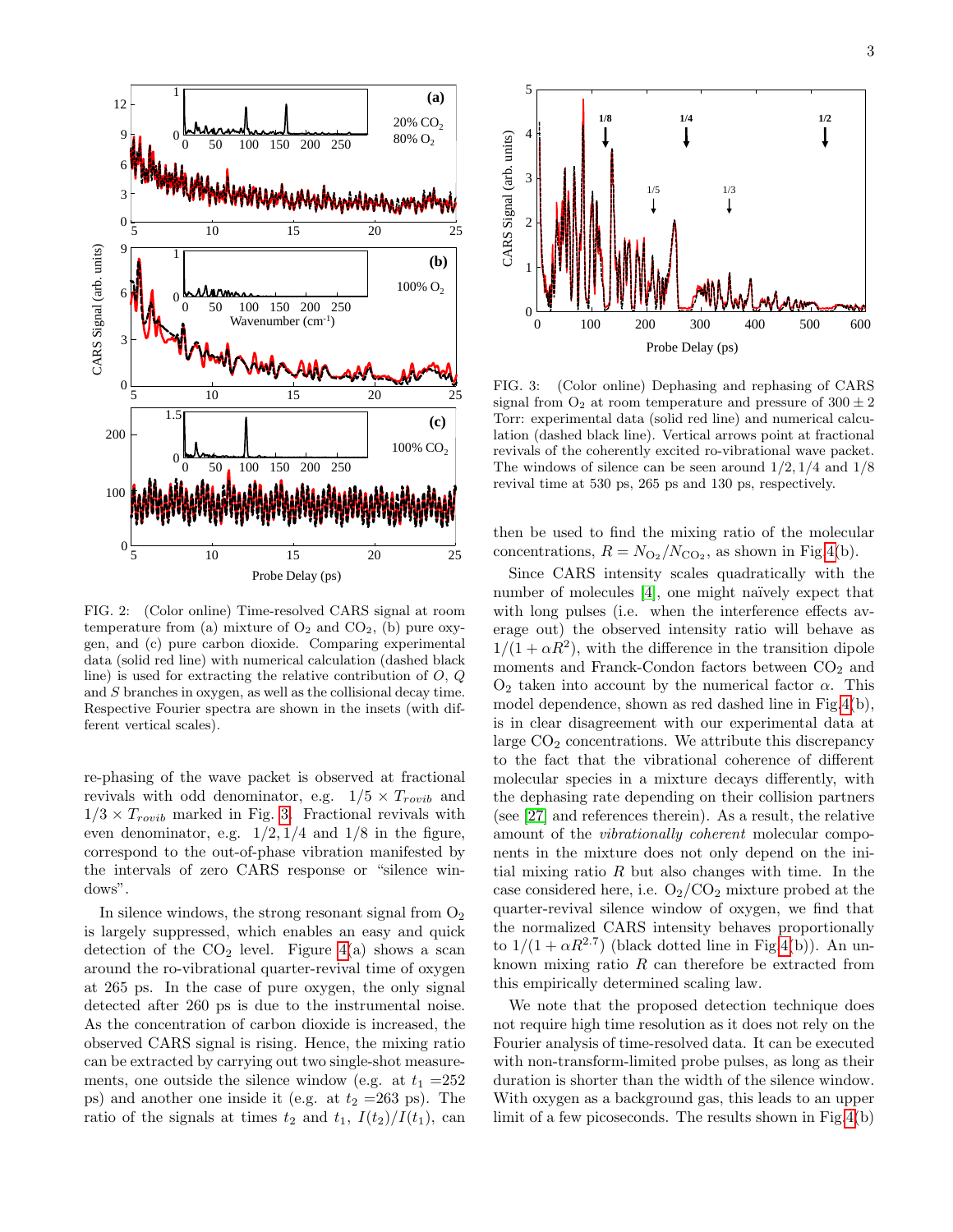

<span id="page-3-14"></span>FIG. 4: (Color online) (a) CARS signal around a silence window of oxygen detected with transform-limited probe pulses of 140 fs duration. Higher curves correspond to higher relative concentration of  $CO_2$  at  $0\%$ ,  $10\%$ ,  $20\%$  and  $30\%$  level. All curves have been normalized to their average value around 252 ps. In panel (b), probe pulses have been stretched to 1.3 ps. The intensity ratio of CARS signals at times  $t_2$  and  $t_1$ is plotted for various  $CO<sub>2</sub>$  concentrations. The dashed and dotted lines correspond to a simple model and a numerical fit, respectively, explained in the text.

have been obtained with probe pulses of 1.3 ps duration.

In summary, we propose a new technique for suppressing strong resonant signal from background molecules in coherent anti-Stokes Raman spectroscopy of molecular mixtures. Our method is based on the coupling between the vibrational and rotational degrees of freedom in molecular motion. Ro-vibrational coupling results in the silent intervals, or "silence windows", when the molecules are vibrating out-of-phase with one another and interfere destructively in their generation of CARS signal. Hence, the strong resonant response from the dominant background molecules can be effectively suppressed by tuning the timing of probe pulses so as to make them arrive in the sample during the silence window. In this case, the detected CARS signal is generated solely by the rest of the molecular mixture (e.g. by the minority species) and can be easily detected and quantified without the strong interference from the "silent" background gas.

We demonstrate a successful implementation of the proposed approach using a mixture of  $O_2$  and  $CO_2$ . A small quantity of carbon dioxide is detected in the silence window of oxygen, 265 picoseconds after the impulsive vibrational excitation of the mixture. The sensitivity of the method depends on the collisional de-coherence rate, which determines the signal-to-noise ratio at the time of the silent interval. In our case, this resulted in the ability to detect  $CO<sub>2</sub>$  at relative concentrations higher than  $\sim$  5\%.

nal. Neither does it rely on the short duration of probe demonstrate this feature by detecting the relative concentration of  $CO<sub>2</sub>$  in a single-shot measurement with probe The main advantage of our method lies in its singleshot detection capabilities. Since the resonant response from the primary background gas is eliminated, the detection of the secondary molecular species does not require a Fourier analysis of the time-resolved CARS sigpulses, as long as they fit within the silence window. We pulses stretched to 1.3 ps. The concept can be applied to other molecular species with ro-vibrational coupling.

The authors would like to thank E. A. Shapiro and M. Motzkus for valuable discussions.

- <span id="page-3-0"></span>[1] A. H. Zewail, Femtochemistry (World Scientific Publishing Co. Pte. Ltd, Singapore, 1994).
- <span id="page-3-1"></span>[2] C. L. Evans and X. S. Xie, Annu. Rev. Anal. Chem. 1, 883 (2008).
- [3] S. Roy, J. R. Gord, and A. K. Patnaik, Prog. Energy Combust. Sci. 36, 280 (2010).
- <span id="page-3-2"></span>[4] F. El-Diasty, Vib. Spectrosc. **55**, 1 (2011).
- <span id="page-3-3"></span>[5] P. Beaud, H. M. Frey, T. Lang, and M. Motzkus, Chem. Phys. Lett. 344, 407 (2001).
- <span id="page-3-4"></span>[6] M. Bitter, E. A. Shapiro, and V. Milner, Phys. Rev. A 85, 043410 (2012).
- <span id="page-3-5"></span>[7] T. Hansson, Phys. Rev. A **61**, 033404 (2000).
- <span id="page-3-9"></span>[8] S. Wallentowitz, I. A. Walmsley, L. J. Waxer, and Th. Richter, J. Phys. B 35, 1967 (2002).
- [9] M. P. A. Branderhorst, P. Londero, P. Wasylczyk, C. Brif, R. L. Kosut, H. Rabitz, and I. A. Walmsley, Science 320, 638 (2008).
- <span id="page-3-6"></span>[10] D. Bartram and M. Ivanov, Phys. Rev. A 81, 043405 (2010).
- <span id="page-3-7"></span>[11] T. Lang, M. Motzkus, H. M. Frey, and P. Beaud, J. Chem. Phys. 115, 5418 (2001).
- <span id="page-3-11"></span>[12] R. P. Lucht, S. Roy, T. R. Meyer, and J. R. Gord, App. Phys. Lett. 89, 251112 (2006).
- [13] S. Roy, P. J. Kinnius, R. P. Lucht, and J. R. Gord, Opt. Comm. 281, 319 (2008).
- <span id="page-3-12"></span>[14] S. Roy, D. Richardson, P. J. Kinnius, R. P. Lucht, and J. R. Gord, App. Phys. Lett. 94, 144101 (2009).
- <span id="page-3-13"></span>[15] W. Kulatilaka, J. Gord, and S. Roy, App. Phys. B 102, 141 (2011).
- <span id="page-3-8"></span>[16] O. Yue, M. T. Bremer, D. Pestov, J. R. Gord, S. Roy, and M. Dantus, J. Phys. Chem. A 116, 8138 (2012).
- <span id="page-3-10"></span>[17] T. Lang, K. L. Kompa, and M. Motzkus, Chem. Phys. Lett. 310, 65 (1999).